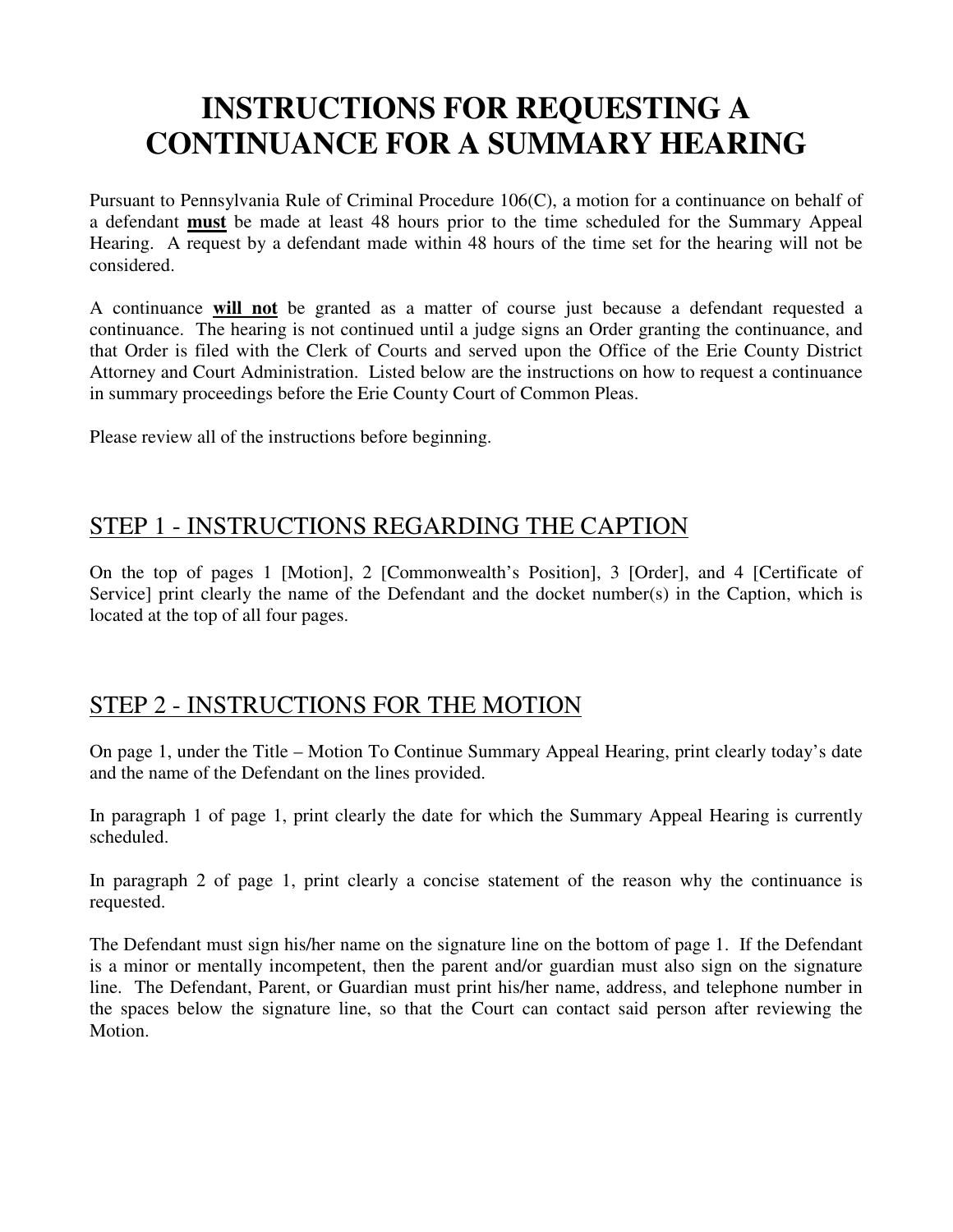### STEP 3 - OBTAINING THE COMMONWEALTH'S POSITION

After page 1 is completed, the Motion must be taken to the Office of the Erie County District Attorney located in Room 506 of the Erie County Courthouse, in order for the Commonwealth to consent or object to the continuance prior to submitting the Motion to Court.

#### **DO NOT FILL OUT ANY OF THE INFORMATION ON PAGE 2 OTHER THAN THE CAPTION AS PREVIOULSY INSTRUCTED.**

### **DO NOT LEAVE YOUR PAPERWORK WITH THE DISTRICT ATTORNEY'S OFFICE.**

Tell the receptionist at the District Attorney's Office that you need to speak with an Assistant District Attorney about a continuance in a summary appeal. An Assistant District Attorney will meet with you, and he/she will fill out page 2, and then give your paperwork back to you.

# STEP 4 - SUBMITTING THE MOTION BEFORE THE COURT

After the Commonwealth states its position on page 2, you must take your Motion to the chambers of the assigned judge. All of the judges' chambers are located on the second floor of the Erie County Courthouse.

Leave your Motion, Statement of Commonwealth's Position, and Proposed Order with the staff of the assigned judge. **DO NOT FILL OUT ANY OF THE INFORMATION ON PAGE 3 OTHER THAN THE CAPTION AS PREVIOULSY INSTRUCTED.** 

The judge will review your Motion and either grant or deny your request. The judge's staff will then contact you, via your telephone number as indicated on your Motion, and you will have to pick-up your Motion from the judge's chambers and file it with the Clerk of Courts.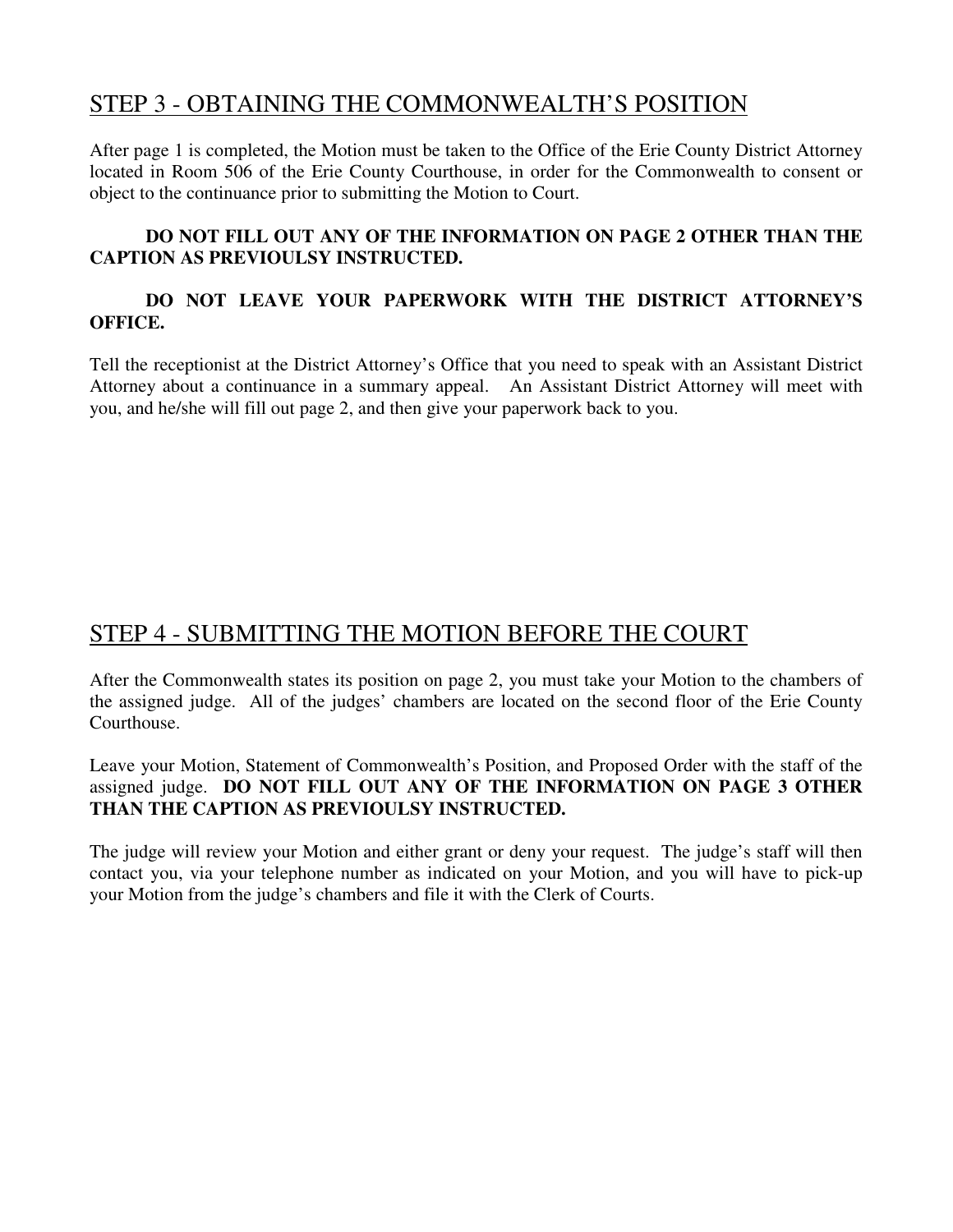## STEP 5 - FILING AND SERVING THE MOTION

On page 4 – Certificate of Service, print clearly today's date on the lines provided.

Sign your name on the signature line on the bottom of page 4, and print clearly your name, address, and telephone number.

You must make three (3) copies of your paperwork before filing it with Clerk of Courts.

After you make three (3) copies of the Motion, Commonwealth's Position, Order, and Certificate of Service, you must take the Original paperwork and the three copies to the Clerk of Courts located in Room 103 of the Erie County Courthouse.

The Clerk of Courts will time stamp the Original paperwork and the copies. The Clerk of Courts will keep the Original and give you back your three time-stamped copies.

You **must** deliver one time-stamped copy to Court Administration located in Room 204 of the Erie County Courthouse, **and** one copy to the District Attorney's Office. The third copy is for your records.

Court Administration will then notify the Court as well as the parties of the new date and time of the Summary Appeal Hearing.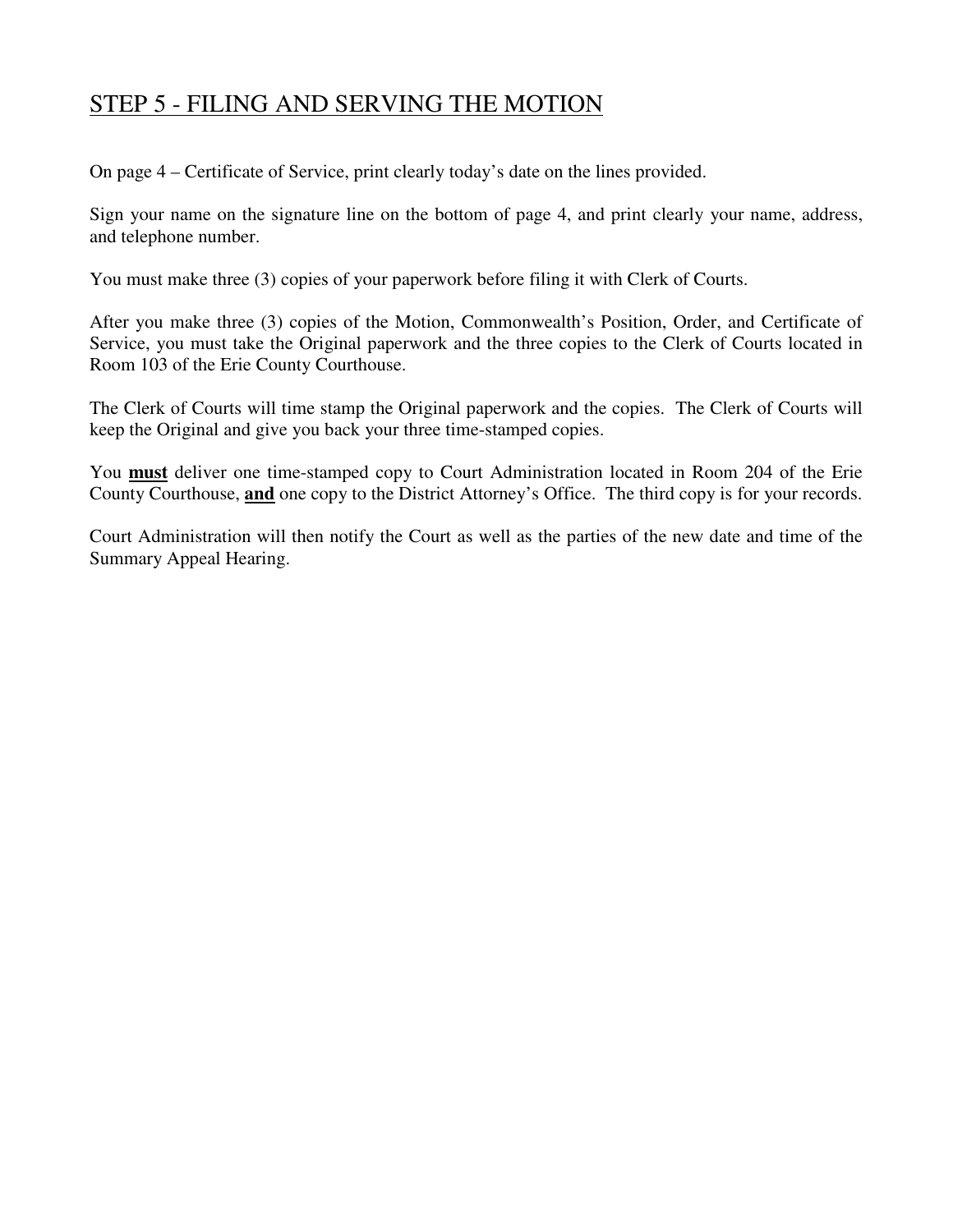| <b>COMMONWEALTH OF PENNSYLVANIA</b> | : CRIMINAL DIVISION | $\therefore$ IN THE COURT OF COMMON PLEAS<br>: OF ERIE COUNTY, PENNSYLVANIA |
|-------------------------------------|---------------------|-----------------------------------------------------------------------------|
|                                     | $:$ No. SA          | of 20                                                                       |

#### **MOTION TO CONTINUE SUMMARY APPEAL HEARING**

\_\_\_\_\_\_\_\_\_\_\_\_\_\_\_\_\_\_\_\_\_\_\_\_\_\_\_\_\_\_\_\_\_\_\_\_\_\_\_\_\_\_\_\_\_\_\_\_\_\_\_\_\_\_\_\_\_\_\_\_\_\_\_\_\_\_\_\_\_\_\_\_\_\_\_\_\_\_\_\_\_\_.

\_\_\_\_\_\_\_\_\_\_\_\_\_\_\_\_\_\_\_\_\_\_\_\_\_\_\_\_\_\_\_\_\_\_\_\_\_\_\_\_\_\_\_\_\_\_\_\_\_\_\_\_\_\_\_\_\_\_\_\_\_\_\_\_\_\_\_\_\_\_\_\_\_\_\_\_\_\_\_\_\_\_

\_\_\_\_\_\_\_\_\_\_\_\_\_\_\_\_\_\_\_\_\_\_\_\_\_\_\_\_\_\_\_\_\_\_\_\_\_\_\_\_\_\_\_\_\_\_\_\_\_\_\_\_\_\_\_\_\_\_\_\_\_\_\_\_\_\_\_\_\_\_\_\_\_\_\_\_\_\_\_\_\_\_

\_\_\_\_\_\_\_\_\_\_\_\_\_\_\_\_\_\_\_\_\_\_\_\_\_\_\_\_\_\_\_\_\_\_\_\_\_\_\_\_\_\_\_\_\_\_\_\_\_\_\_\_\_\_\_\_\_\_\_\_\_\_\_\_\_\_\_\_\_\_\_\_\_\_\_\_\_\_\_\_\_\_

AND NOW, this \_\_\_\_\_ day of \_\_\_\_\_\_\_\_\_\_\_\_\_\_\_\_\_\_\_\_, 20\_\_\_\_, comes the Defendant,

\_\_\_\_\_\_\_\_\_\_\_\_\_\_\_\_\_\_\_\_\_\_\_\_\_\_\_\_\_\_\_\_\_\_\_\_, and respectfully submits the following:

1. A Summary Appeal Hearing in the above-stated matter is currently scheduled for:

2. Defendant respectfully requests a continuance in this matter for the following reason:

Respectfully Submitted,

X\_\_\_\_\_\_\_\_\_\_\_\_\_\_\_\_\_\_\_\_\_\_\_\_\_\_\_\_\_\_\_\_\_\_\_\_\_\_\_\_

\_\_\_\_\_\_\_\_\_\_\_\_\_\_\_\_\_\_\_\_\_\_\_\_\_\_\_\_\_\_\_\_\_\_\_\_\_\_\_\_\_\_\_\_\_\_\_\_\_\_\_\_\_\_\_\_\_\_\_\_\_\_\_\_\_\_\_\_\_\_\_\_\_.

(Signature of Defendant)

\_\_\_\_\_\_\_\_\_\_\_\_\_\_\_\_\_\_\_\_\_\_\_\_\_\_\_\_\_\_\_\_\_\_\_\_\_\_\_\_\_\_ (Print Name of Defendant)

\_\_\_\_\_\_\_\_\_\_\_\_\_\_\_\_\_\_\_\_\_\_\_\_\_\_\_\_\_\_\_\_\_\_\_\_\_\_\_\_\_\_ (Print Current Address of Defendant)

 $($  )  $-$ (Telephone Number of Where Defendant Can Be Reached)

\_\_\_\_\_\_\_\_\_\_\_\_\_\_\_\_\_\_\_\_\_\_\_\_\_\_\_\_\_\_\_\_\_\_\_\_\_\_\_\_\_\_

\_\_\_\_\_\_\_\_\_\_\_\_\_\_\_\_\_\_\_\_\_\_\_\_\_\_\_\_\_\_\_\_\_\_\_\_\_\_\_\_\_\_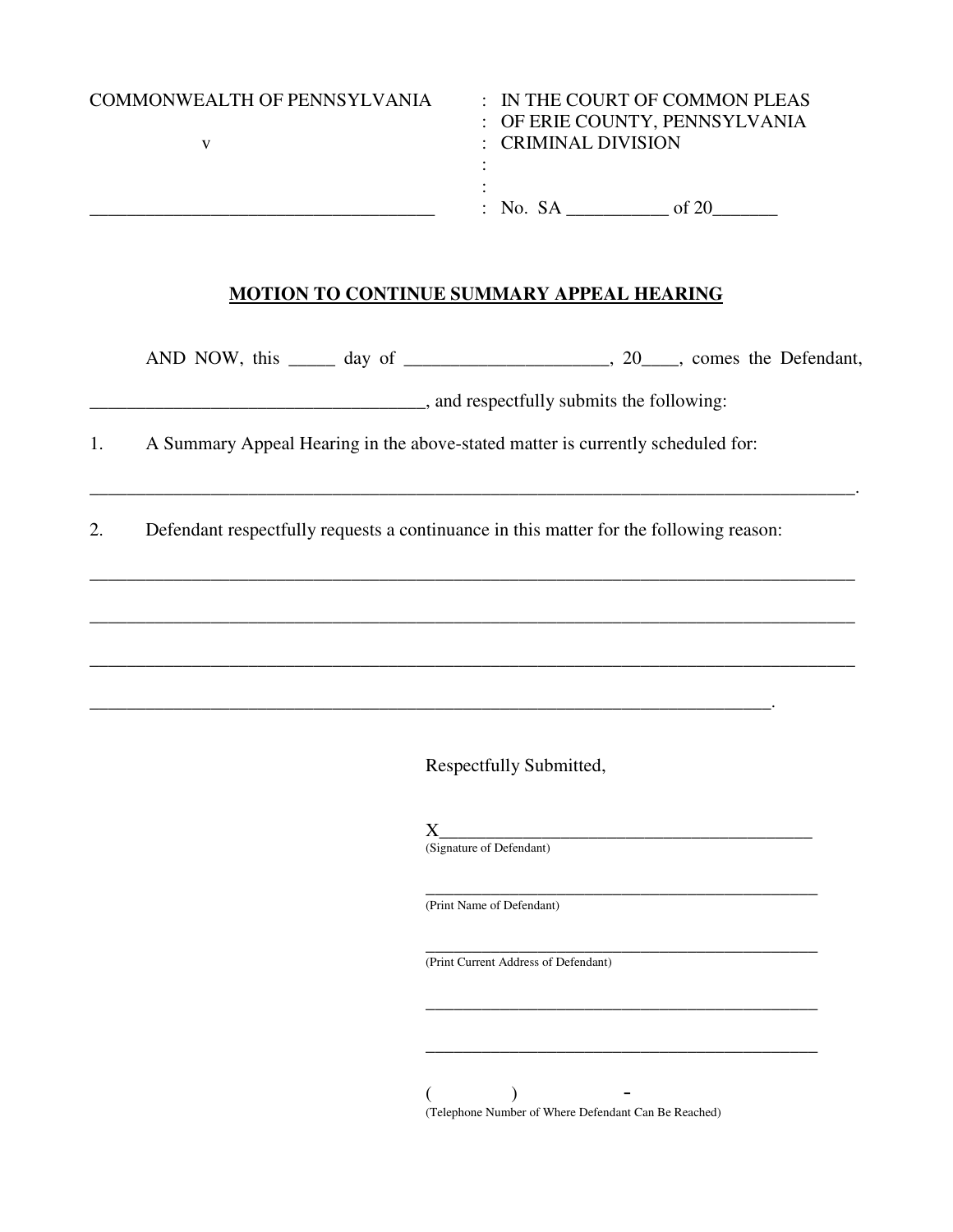| COMMONWEALTH OF PENNSYLVANIA | : OF ERIE COUNTY, PENNSYLVANIA<br>$\therefore$ CRIMINAL DIVISION | $\therefore$ IN THE COURT OF COMMON PLEAS |
|------------------------------|------------------------------------------------------------------|-------------------------------------------|
|                              | : No. SA                                                         |                                           |

CONSENTS / OBJECTS to the granting of this request for the following reason:

 $\sim$ 

 $X_{-}$ (Signature of Assistant District Attorney)

(Printed Name of Assistant District Attorney)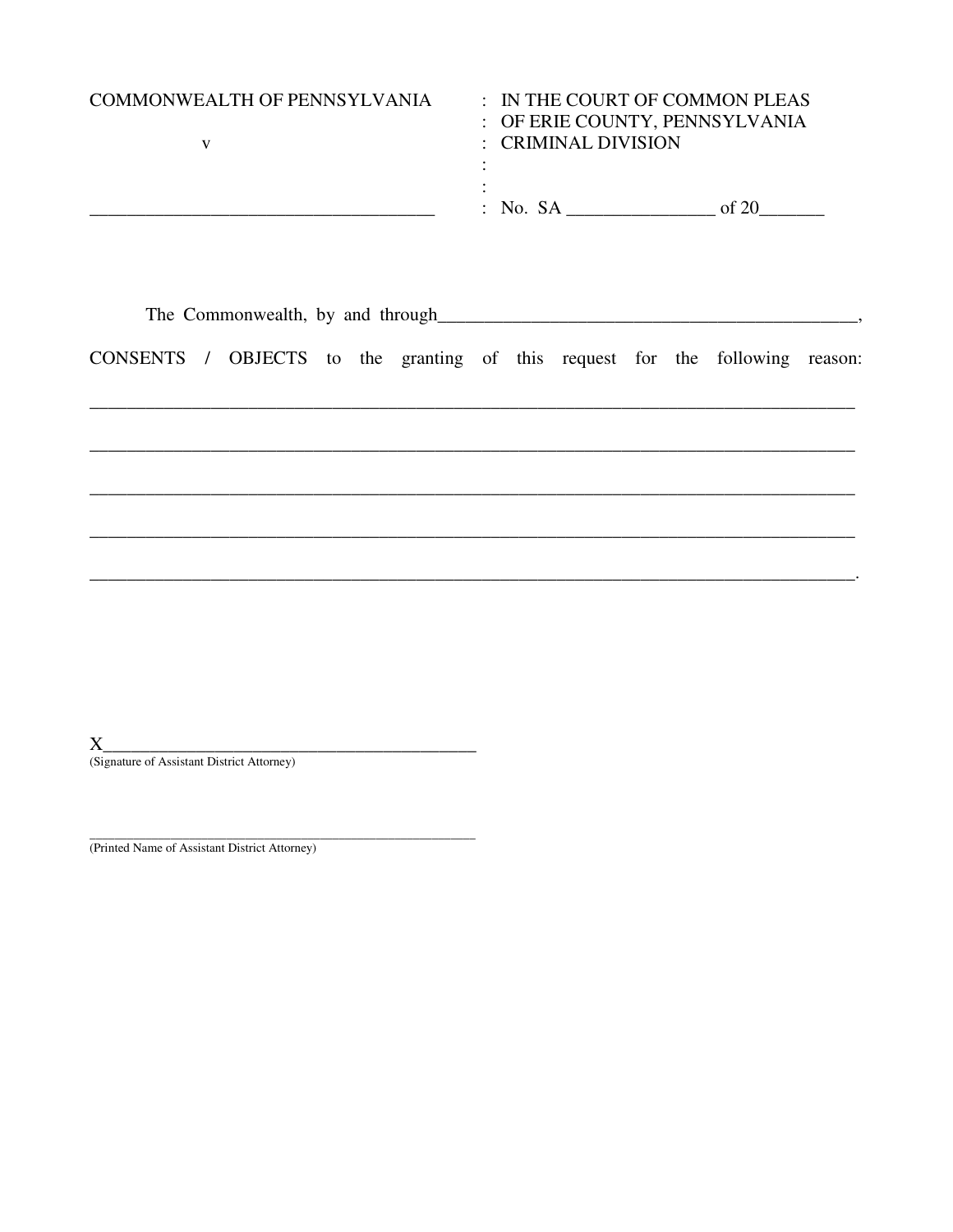| COMMONWEALTH OF PENNSYLVANIA | $\therefore$ CRIMINAL DIVISION | $\therefore$ IN THE COURT OF COMMON PLEAS<br>: OF ERIE COUNTY, PENNSYLVANIA |
|------------------------------|--------------------------------|-----------------------------------------------------------------------------|
|                              | $:$ No. SA                     |                                                                             |

### **ORDER OF COURT**

| AND NOW, to-wit, this $\_\_\_\_$ day of $\_\_\_\_\_\_\_$ 20 $\_\_\_\$ , it is hereby |  |  |
|--------------------------------------------------------------------------------------|--|--|
| ORDERED, ADJUDGED and DECREED that the Defendant's Motion To Continue Summary Appeal |  |  |
|                                                                                      |  |  |
|                                                                                      |  |  |

\_\_\_\_\_\_\_\_\_\_\_\_\_\_\_\_\_\_\_\_\_\_\_\_\_\_\_\_\_\_\_\_\_\_\_\_\_\_\_\_\_\_\_\_\_\_\_\_\_\_\_\_\_\_\_\_\_\_\_\_\_\_\_\_\_\_\_\_\_\_\_\_\_\_\_\_\_\_\_\_\_.

BY THE COURT:

 $\frac{1}{\sqrt{2}}$  ,  $\frac{1}{\sqrt{2}}$  ,  $\frac{1}{\sqrt{2}}$  ,  $\frac{1}{\sqrt{2}}$  ,  $\frac{1}{\sqrt{2}}$  ,  $\frac{1}{\sqrt{2}}$  ,  $\frac{1}{\sqrt{2}}$  ,  $\frac{1}{\sqrt{2}}$  ,  $\frac{1}{\sqrt{2}}$  ,  $\frac{1}{\sqrt{2}}$  ,  $\frac{1}{\sqrt{2}}$  ,  $\frac{1}{\sqrt{2}}$  ,  $\frac{1}{\sqrt{2}}$  ,  $\frac{1}{\sqrt{2}}$  ,  $\frac{1}{\sqrt{2}}$ 

J.